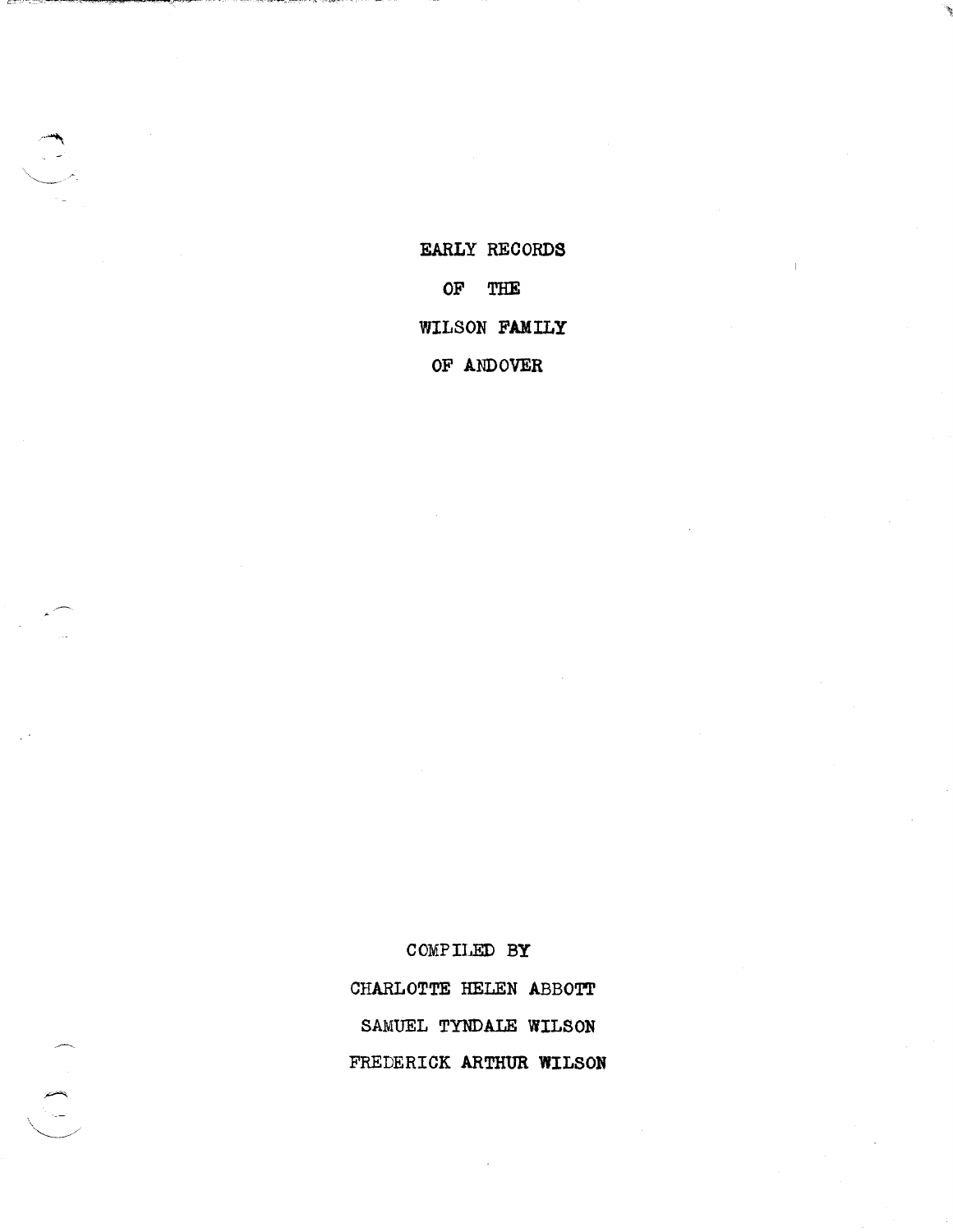#### '1'HE WILSOR FAMILY

OF ANDOVER

(  $\mathbb{P}$ rom a compilation prepared in 1920 by Samuel Tyndale Wilson of Maryville, Tenn., who credits Miss Uharlotte Helen Abbott with valuable assistance.)

William (1) Wilson and his wife, Alice, lived at Dunnington, Lincolnshire, England. The region was a prosperous one, and William evidently had considerable property there, for on his death, in or about 1638, his son, Edward  $(2)$ , then in the colonies, recrossed the Atlantic to settle the estate and to take the widow, mother Alice, back to America with him. Nothing definite has been discovered turther of her movements.

The children of William (1) Wilson and wife, Alice, were :-

- Edward  $(2)$ , b. in England; was a weaver at Salem. Mass.; before returning Apr.19,<br>to England, made a will, (1638) in which he names his brothers William and Thomas Wilson. He returned to Salem , and there m. a daughter of Michael Salloes, and was executor of Salloes' w111, made 1n 1640.
- Thomas  $(2)$ , b. in England; emigrated to America before 1638; settled in Roxbury, Mass. and Exeter, N.H.; was a miller; he m. Ann --; he d. 1n 1643; she m. 2nd., John Legatt; had 3 sons;2 dau.

William (2),b. in England; had interests in Dunnington, for between 1638- 1641 he sold or leased land there, which adjoined that of his father, William, Sr., and his brother, Thomas. He m. Patience -- . They were in Boston in 1635, for on June 6. that year, their first child, Sherborn, was b. there. On Sept. 6,1635, William and Patience united with the First Ch. of which the <sup>n</sup>ev. John Wilson, was pastor. William was a joined or carpenter by trade; a jailor and deputy marshall b: office, and a planter or farmer, by occupation. He took the oath and was enrolled as a freeman, May 25, 1636.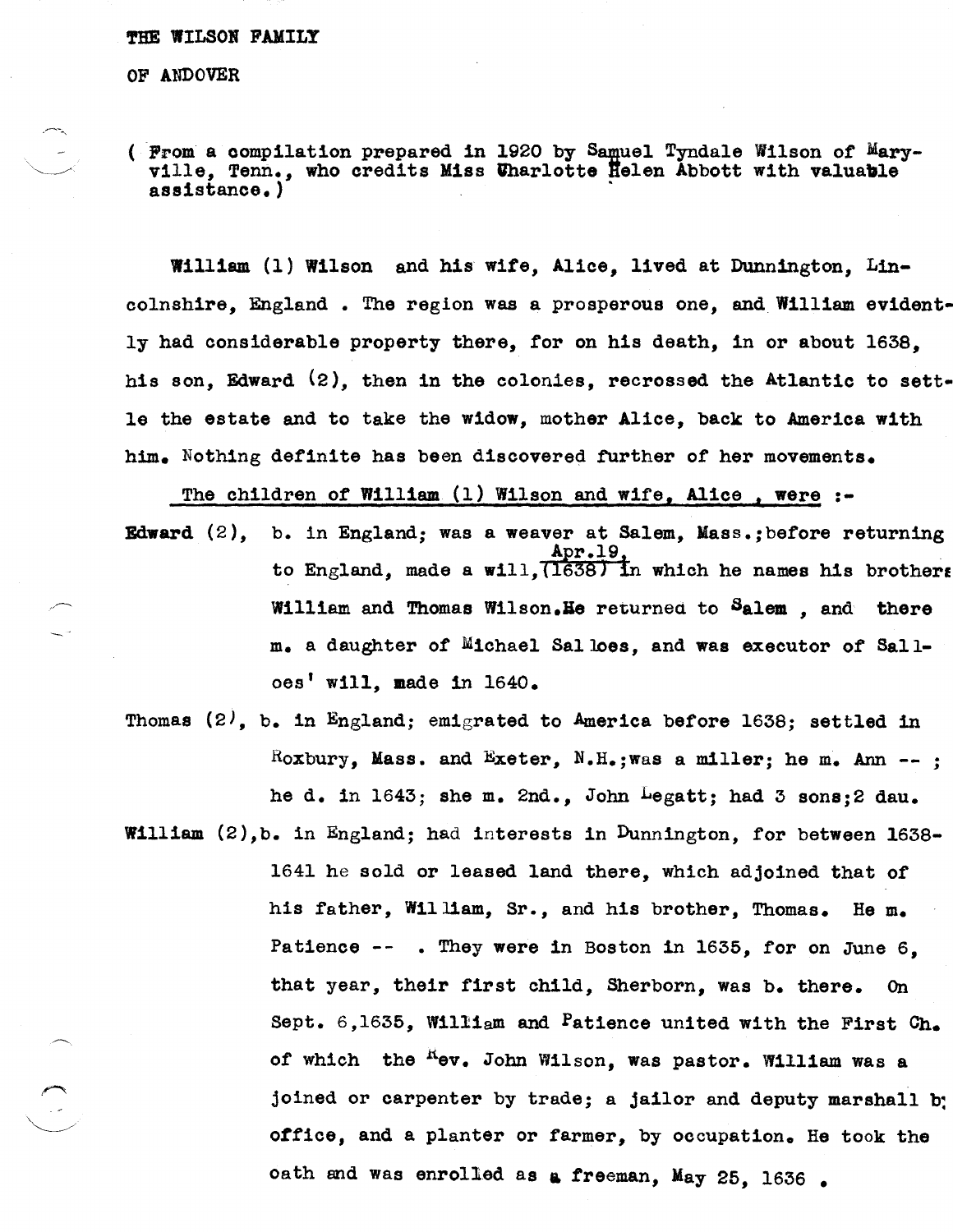$\curvearrowleft$  .

William (2) Wilson, (cont.) He was forbidden to carry arms, in 1637,being one of 58 Boston followers of mr. Wheelwright and Mrs. Anne Hutchinson, who were punished by being "disarmed.<sup>"</sup> "He may have been tinctured with Mrs. Hutchinson's heresies before leaving Lincolnshire, for she emigrated from that place, to Boston." He d. in 1646, and on Oct.7, 1646, it was ordered :"'Whatsoever appears due to the widow Wilson from the country with respect to her late husband's wages, appearing under the hands of the <sup>T</sup>reasurer, shee shalbe forthwith paid and satisfied by Rich. Fairbanks, as farr as that comes to, which he owith toe country for the customs of wines, and the rest by the Treasurer, so as she departs the prisonhouse and quietly resigne it to the Keeper!" On May 28. 1647, widow Patience was allowed  $E \approx 23$ , "' dew for expenses hir husband was at for laying out of charges in the prison, and to be allowed hir.'" Patience went to the farm in Braintree and remained there until her death either before, or in, 1663, in which year her estate was divided. The children were not mentioned by name. in the settlement. ---

William (2) Wilson ( Wm. (1) and wife, Patience, had:- $Snerburn(3)$ , b. in Boston, June 6, 1635; m. April 9, 1659, Abigail Osgood, dau. of Christopher Osgood and w. Hargery Fowler. Went to Ipswich; came to Andover but returned to Ipswich, where he was a cooper. His will was probated  $Jan.29$ , 1704.Had 9 ch. Mary  $(3)$ , b. Jan.11, 1637 in Boston; no more known. John  $(3)$ , b. Jan. 1639; see Abbott's "Andover", pp. 37-8.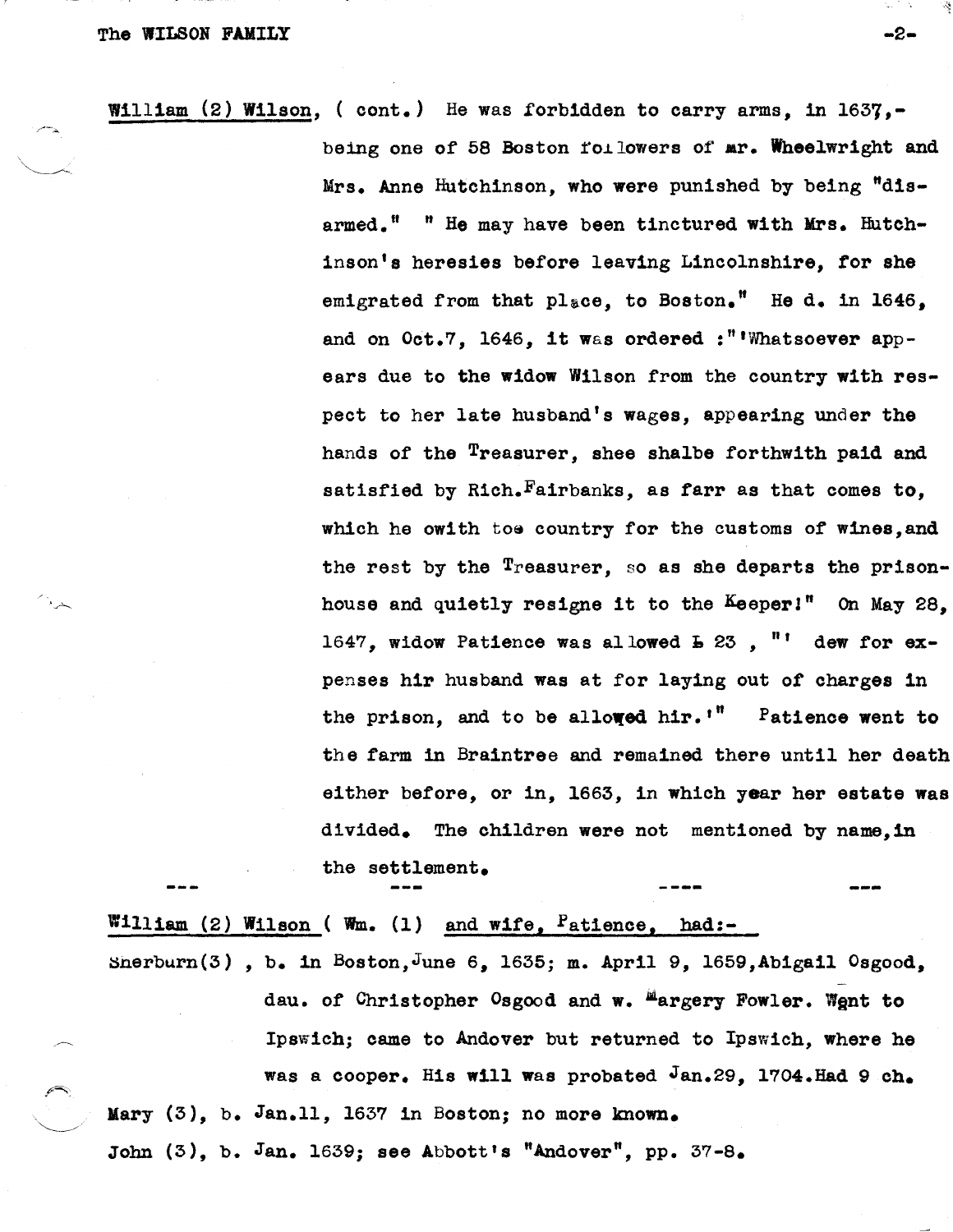# Children of William  $(2)$  Wilson and wife, Patience,  $($  cont.) :-

Joseph  $(3)$ , bapt. Nov. 13, 1642; d. at 5 days.

Joseph (3) 2nd., b. Nov. 10, 1643; cooper in Braintree and Roxbury; was a proprietor in Andover, when he m.,  $J_{uly}$  4, 1670, Mary Lovejoy. She was b. April 11, 1652, dau.of John Lovejoy and w. Mary  $0s$ good. (Mary was dau.of Christopher Osgood, b. in Marlborough, Wiltshire,  $Eng_{\bullet\bullet}$  ) Joseph's estate lay on the parish line, between North and South parishes, the present" Wilson's Corner" Mary d. June 18, 1677; he m. 2nd., April 24, 1678, Sarah Lord. dau.of Robert Lord and  $w_*,$  Mary. She d. May 21, 1727, in her 79th year. In 1692 she was accused of being a witch, and was cast into prison. On  $0$ ct.12, 1692, a petition was addressed the court, signed by Messrs. Osgood, Frye, Marston, Osgood, Joseph Wilson" 1n behalf of his wife and Children", Bridges, " in behalf of his wife and children,"  $T_{\rm y}$ ler , Barker and Dane all of whom had wives languishing in Salem jail awaiting sentence. The petitioners begged that the prisoners should be allowed to remove to their homes, under bonds. On Oct.18, the ministers and others of Andover asked for their release. and on "ec.6th. a third petition emphasized the desperation and suffering of the accused, and their "extream danger of perishing." At the end of the month, the victims began to be released, Sarah Wilson among the number. Joseph d. April 2, 1718; Sarah d. May 21, 1727 •

Newgrace  $(3)$ , bapt. March 23, 1645; d. in August. the same year.

**-----**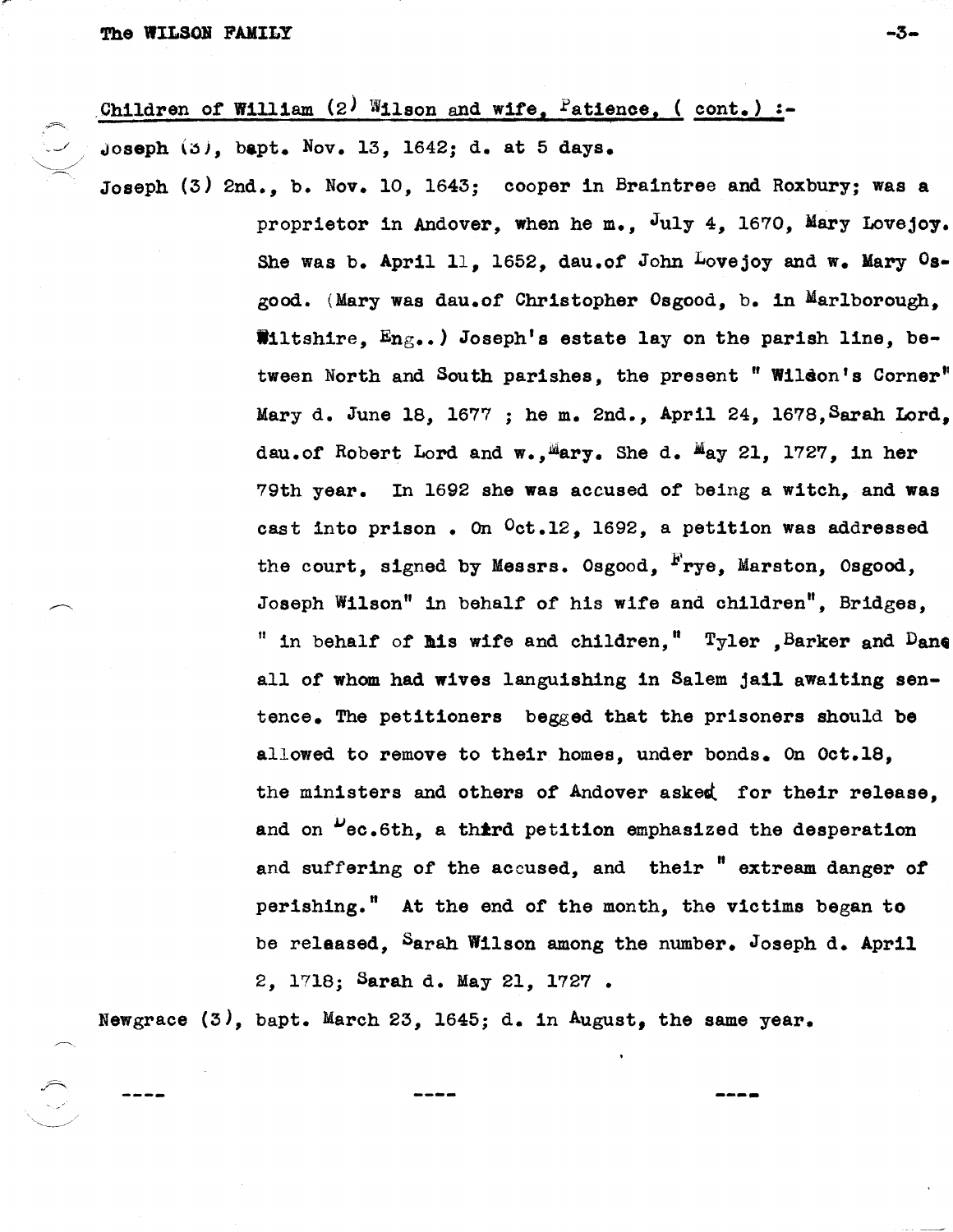Joseph (3) Wilson(William(2-1) and 1st wife, Mary Lovejoy, had:- $Mary (4)$ , b. Sept. 29, 1673; d. March 31, 1674. Mary  $(4)$ , 2nd., b. July 26,1675, during the Indian war; d.y. Joseph  $(4)$ , b. June 6, 1677; m. in Andover,  $\sqrt{25,1700}$ , Marah Richardson, dau.of Lieut. James Richardson and w. Bridget Hinckman (or HinxmanJ. Marah was probably b. in Charlestown where the family tock refuge during King Philip's War. Her father was killed HinXmari. in that war. Marah inherited the/family estate at Chelmsford. About  $1716$ , Joseph crossed the Merrimac and settled in flethuen and there his children were born. He d.  $\sigma$ une 30, 1743 at 66.

> ( After the death of Lieut.  $J_{\text{AS}}$ . Richardson, his widow married William Chandler of Andover and came here to live.)

## by 2nd wife. Sarah Lord: $=$

 $\texttt{Saran}(4)$ , b. Dec.31,1678; m. June 17, 1702, Jacob Preston of Andover;left for Conn.

Mary (4), b. Dec.?, l680;published to Timothy Haggett of Andover, 1707; moved to Bradford; d. there  $\frac{1}{2}$ ec.29,1750.

 $John(4)$ , b. Feb.23, 1682; received the Andover estate; married neighbor  $\texttt{Mercy}(or \texttt{ Marcy})$  Wright, June 21, 1716. She d. Feb.14, 1759;he d. the same year, on Dec.24, in the homestead at Wilson's Cor. Abigail (4), b. Sept.13, 1683 at  $I_{pswich}$ ; pub. to James Barnard, June 21,

1716; joined South Church in 1725, the only Wilson in South Parish. She d. 1747.

Joseph(4)Wilson(Jos.(3) Wm.(2-1) and wife, Maran Richardson, had:-  $Joseph(5)$ , b. in Andover, March 20, 1701; a cooper; left for Bradford or Methuen about  $1716$ ; m. Dec.18,1724, in Bradford, Rebecca Kimball, dau.of David Kimball and w. Elizabeth "age: she was b. in Bradford, Aug.16,1703. She was Rebecca(4);David(3);Benj.(2) Richard(l), who came to America in the "El1zabeth",1634 from Rattledon, Suffolk, Eng., with w. Ursula Scott.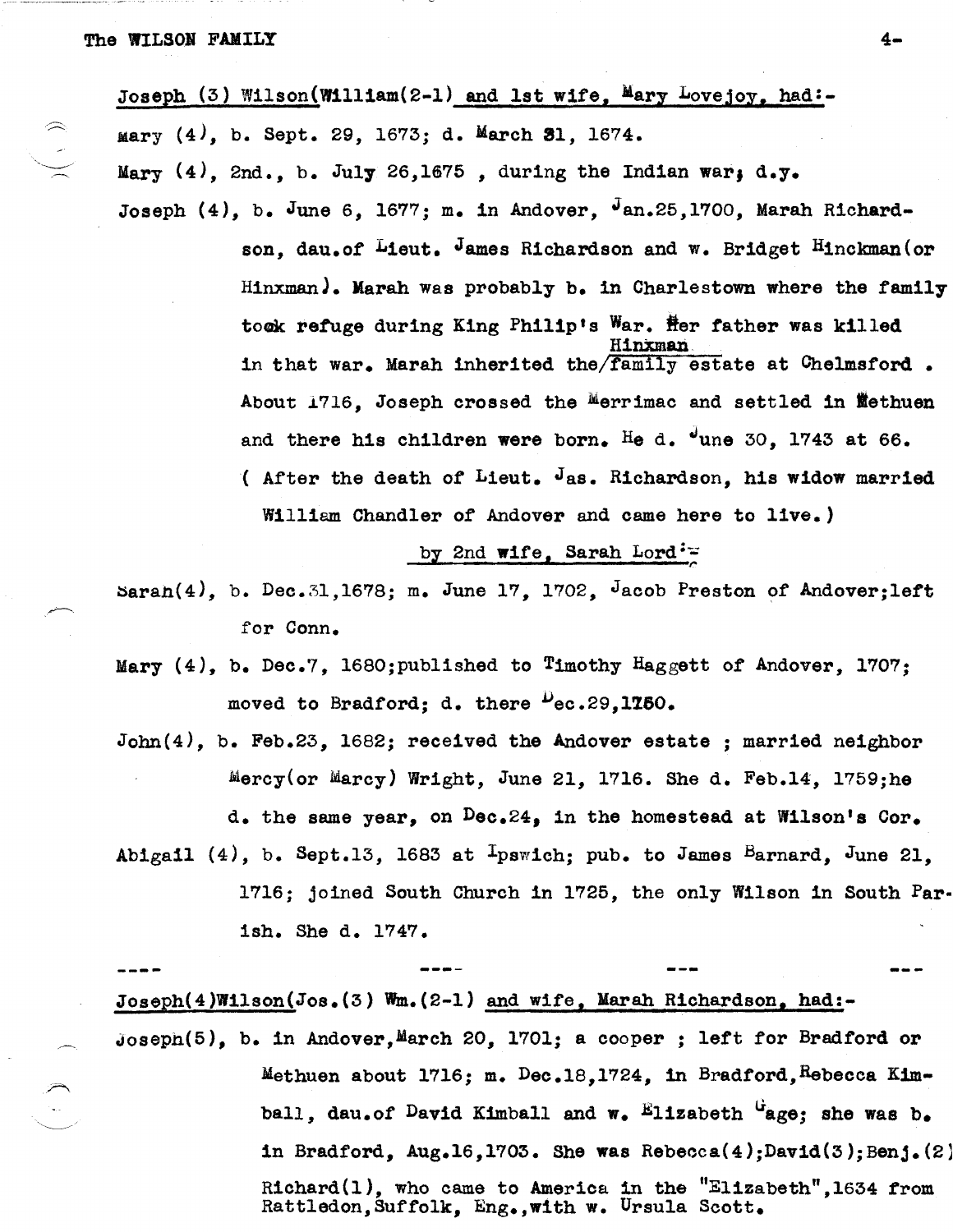The WILSON FAMILY  $-5-$ 

 $\bigcirc$ 

Children of Joseph $(4)$  Wilson and wife, Marah Richardson,  $($  cont. $)$  :-

- Joseph (5) (cont.) Moved with family from Wethuen to Londonderry, N.H.. in 1747; children were b. in Methuen. Rebecca d. May 25. 1770 and was buried in the Hill graveyard in Londonderry: he moved with son John and family to Charlestown, N.H.. 1773, and d. there.
- James  $(5)$ , b. Feb.18, 1703; m. Martha  $G$ age of  $H$ averhill; she was b. April. 1703, dau.of Daniel Gage and w. Martha Burbank; m.Dec.17, 1725. Children b. in Methuen; they lived in Bradford, on the Methuen side, near the old Gage Ferry Road. Martha's father,  $\mathcal{D}_{\text{aniel}}$   $G_{\text{age}}$ , operated the ferry on the Ward Hill side, in Bradford. James and family moved to <sup>f</sup>elham, in 1751. James m. 2nd., in Pelham, Mehitabel Johnson. He d. 1783.
- Ezekiel (5). b. 1705; named for Ezekiel Richardson, his great grandfather; he and his brother, John, inherited the homestead on the and the island in the Merrimac river, "ethuen line, when his father went to Lendonderry. He m. a <sup>A</sup>averhill girl, Ruth Jaques or Jaquist, Sept.5, 1727. She d. Dec.24,1752. He m. 2nd.,"Mrs." Mary Greeley of Haverhill, June 8. 1760. She was not a widow, but a maiden 1adY,-ladies of quality being given the title "Mistress", and was dau.of Moses Greeley and w. "ehitabel Gage. b. 1735.
	- William (5), b.1707; bapt. Aug.24, 1712. May 22, 1730, m. Dorcas Keysar, whose tamily was originally *ot* Lynn. wm. d. before 1742.

 $Mary$  (5), b. 1710 or 1711; joined Bradford Church, Dec.24, 1727. She m.

Feb.19, 1730, David Kimball, a brother of Rebecca's. Left Bradford, 1735 and were among the earliest settlers *ot* Concord, N.H. Mary d. there Nov.12,1745 he d. Nov.20. 1745. They had 7 children.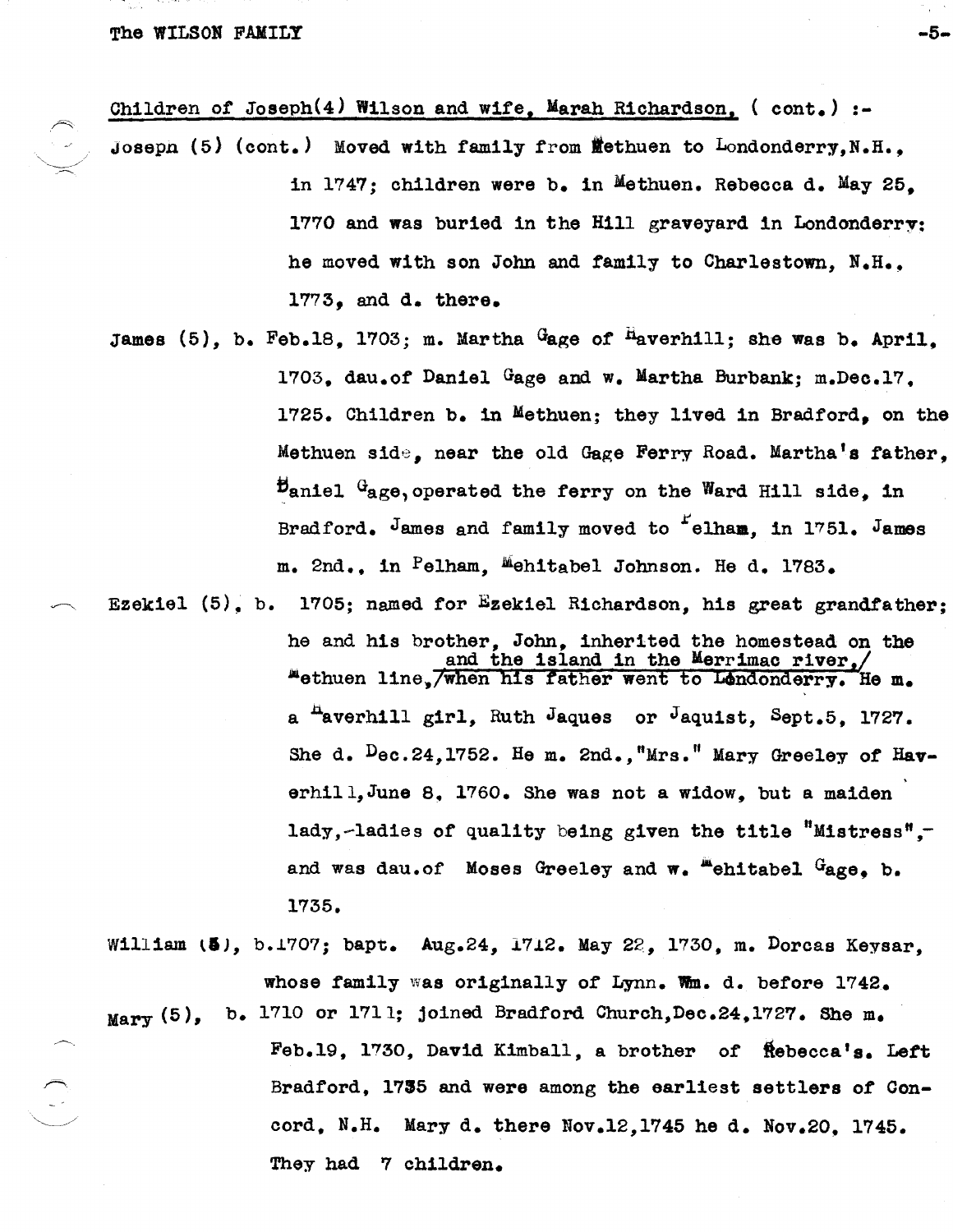r

Children of Joseph  $(4)$  Wilson and wife, Marah Richardson,  $($  cont. $)$ :-

- Elizabetn *lbl,* b. abput *L709;* hirthplace and date uncertain; m. James Farnum, in  $H_{\text{averhill}}$ ,  $P_{\text{ec.7}}$ , 1732. He may have been a son of Ephraim  $r$  arnum of Andover and w. Priscilla Holt, but it is uncertain.
- John (5), b. Nov.9, 1714, in Methuen; lived with brother, Ezekiel on old homestead : m. May 20, 1740, Mary Silver of  $^{\text{m}}$ ethuen, dau.of Thomas Silver and w. "ary; she was b. 1724; he d. Jan.16. 1743; had a posthumous son, John.
- Phebe (5), b. Nov.17,1716, recorded in Bradford; she m. Moses Clement.  $Oct.22.1734.$  He was a deacon; b. 1713, son of  $^5$ amuel Clement and w. Ruth Peaseley. He d. 1788. (The Clement line was in Plaistow, N.H.,Dracut and Andover,)

Joseph (5) Wilson (Jos.(4)(3) Wm. (2-1) and wife, Rebecca Kimball:-Abigail (6), b.<sup>n</sup>ov.25,1725; m. Dudley erleton, Mar.20, 1745.

Elizabeth  $(6)$ , b. Mar.20, 1727; m. (probably) Jabez  $G_{\text{age}}$ , 1747.

Davld (6), b. April 12, 1729; no more.

Phebe  $(6)$ , b.  $\text{Mar.12}$ , 1730-1; may have m. Daniel Wilson, May 27, 1761.  $R$ <sup>H</sup>ebecca  $(6)$ , b. Feb.26, 1732-3; " lived single and was of unhappy temper".

Mary  $(6)$ , b. Joseph (8).  $W1111$  am  $(6)$ ; m. Enos How, 1745. (?) John (6), b. 1743; called "Little John" by Londonderry people to distinguish him from a Scotch-Irish Wilson, known as " Big John." He m. Jane Lynn, probably in 1770; went to Charlestown, Sulli-

> van  $G_0$ ., N.H., 1773.This was near Acworth, and John was the 7th settler there. He d. Apr. 1, 1812 She was dau.of Nath'l Lynn and w. Agnes Tupper; she d. July· 19,1816.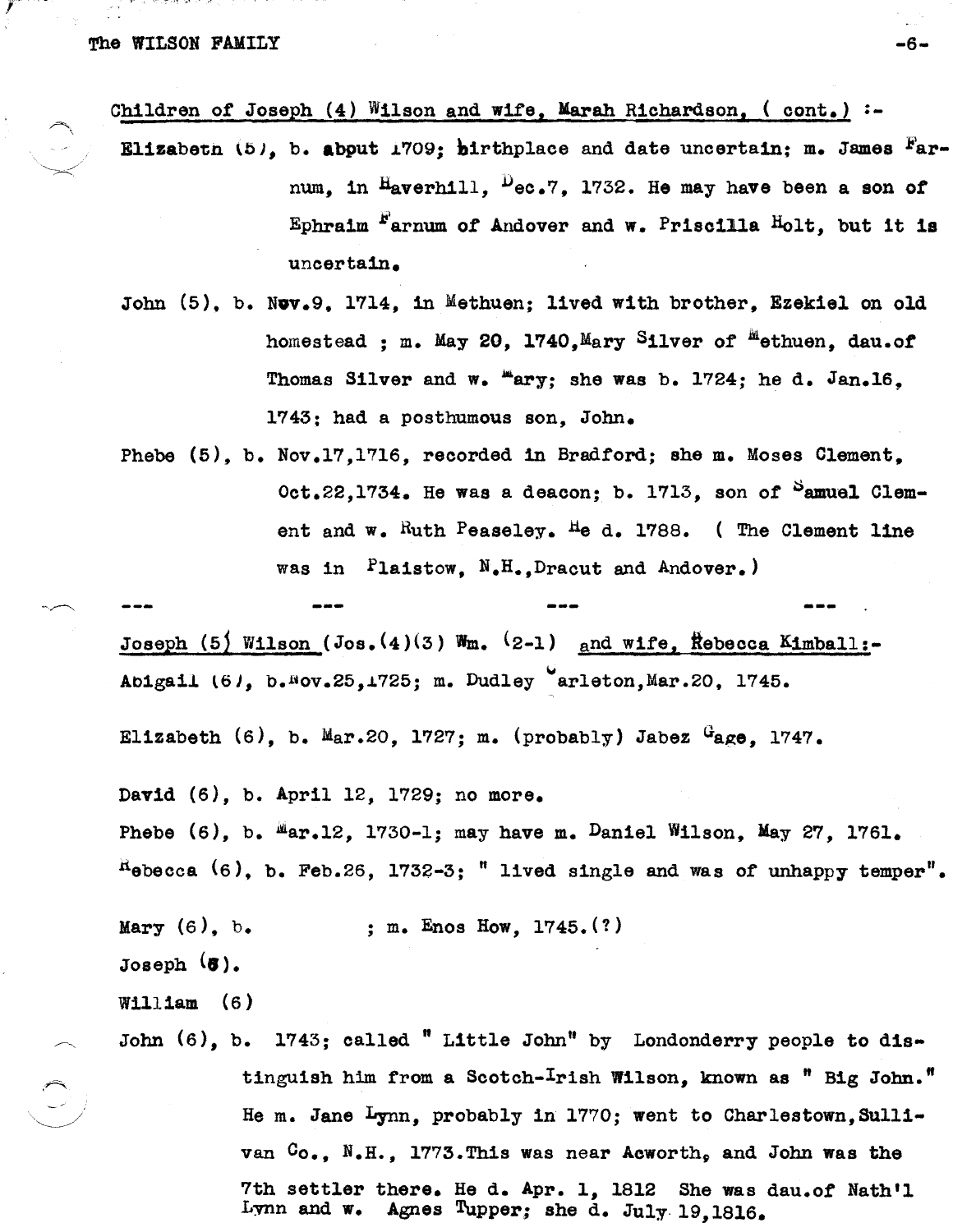$~\cdot \text{ohn}(6)$ Wilson(Jos.(5)(4)(3) Wm. (2-1) and wife,  $\cdot$  ane Lynn, had:-

- Joseph (7), b. Sept.18, 1771 at Londonderry; inherited the hillside homestead in southern part of Acworth; m. Jane Pinkerton of Londonderry; she was b. there, June 27,1771; she d. in Aug.1834 or 5; Joseph d. Feb. 1847.
	- bathaniel (7), b. July 22, 1773, at Londonderry; m. Abigail Varnum, who was b. in Dracut. Mass., May. 1777; they lived at Peacham and <sup>C</sup>abot. Vt. had 10 children; she d. Mar.24, 1825;
	- Jesse  $(7)$ , b. at Acworth, Feb.4, 1776; m. widow Rachel Parsons; he was a oarpenter *ot* Cape Ann, Mass. He d. April 23, 1838; she was alive in 1867; no children.
- John (7), b. Nov.3, l777,at Aoworth; m. Anna MoPherson of Aoworth; had 2 sons and 3 daughters; he d. Sept.  $28$ , 1847.
- David (7), b. Aug. 4, l779; migrated to Cinn. in 1811; owned the tirst carriage and built the first brick house in Cinn. He was oonsidered a miser; lett his property to the Swedenborgians but family broke the will after he d. unm.,Mar.2l. 1853.
- William (7), b. Oct.3, 1781; m. Eliza Fogerty of Thomaston, Me. He d. Aug. 1836.
- Theophilus  $(7)$ , b. May 12, 1784; grad. from Dartmouth College, 1811; studied medioine; m. Graoe Staples. He was a doctor at  $C_{\text{azenovis}}$ , N.Y., where he d. April 6, 1815; left a son:-Wilford L. (8).
- Samuel  $(7)$ , b.May 4, 1786; m. Sally Nesmith,  $Dec.1$ , 1814; he had little eduoation but helped his brother Theophilus, and his own children to attend college, moving trom Reading, Ohio to College Hill, Hamilton County to be near Farmers' College. His home, after marriage, was near Charlestown,  $N_{\bullet}H_{\bullet}$ , where their eight children were born. Sold this farm in 1828 and migrated to Ohio, living first at Columbia, now a suburb of Cinn. He d. Jan.19, 1857. Sally was dau.of Deacon Jas."esmith and w.  $\lim_{n \to \infty}$  .  $\lim_{n \to \infty}$  . In Londonderry, June 25,.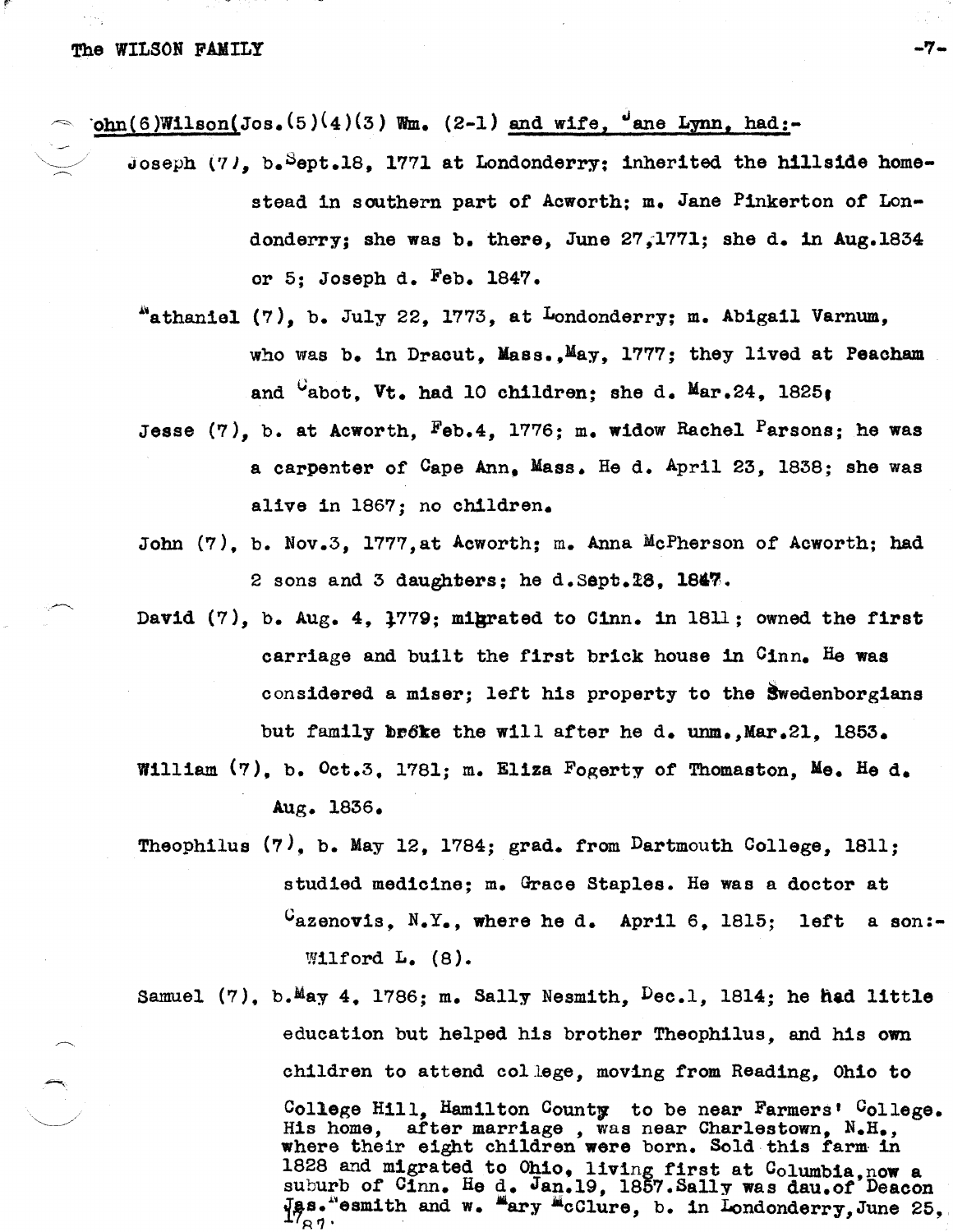Children of John (6) Wilson and wife, Jane Lynn, (  $cont.$ ) :-

nancy Agnes (7), b. Aug. 5, 1788; m. Edward Porter, Feb.8, 1817; they moved from near Utica,  $N_xY_c$  to Ann Arbor, Mich., in May, *1B45.* Had 7 children; she d. Feb.2B, 1856.

**...... -.... -----.. --...... --..** --- Samuel (7) Wilson (John(6) Jos.  $(5-4-3)$  Wm. (2-1) and wife, Sally Nesmith:-

 $r_{\rm{meopnikus}}(8)$ , b.Sept.9, 1815; at Charlestown, N.H.; m. Lydia F.Paddack. Nov.2.1843; lived in Indiana and represented Jay County in State Senate. He d. Jan.13, IB99, a few weeks after his wife's death, in the old Wilson homestead on College Hill, Hamilton Co., Ohio. Heft 2 children.

James Nesmith  $(8)$ , b. Mar.10, 1817, at Charlestown, N.<sup>H</sup>.; d. Sept.13,1819. David Morrison(8) b. Mar.6, 1819; m. Emeline Biddle Tomlinson, Oct.16,

> $1847$ ; he went with his father from the farm at  $Char1$ estown,N.H. to Ohio, l82B. Attended Farmers' College, at College Hill,  $\text{Hamilton}$  County, 1840-44. Attended Lane Theological Seminary, Walnut Hills, Cinn., and graduated June 9,1847. He was ordained in the morning *ot* Oct.16, 1847 and in the afternoon, m. Miss Tomlinson. Went as missionaries to Bierut, Syria,  $P_{\text{ec.14}}$ , 1847, and remained there until  $[0ct. 31, 1848;$  were in Tripoli for 7 years; in the interior station of Homs, the ancient Emesa, for five years.  $R$ eturned home July 13, 1861 because of wife's illness. Lived in Ohio until 1868 and from that time to 1884, were at Athens, Tenn. He d. Sept.  $24,1887$ ; is buried at Grandview, Tenn., on Cumberland Mt. plateau.

His wife was b. at Bridgeton, N.J.,dau.of Sam'l Tomlinson and w.  $^{K}$ ebecca Biddle; her family went to Cinn. in 1834; she d. May 6, 1899 at Maryville, Tenn.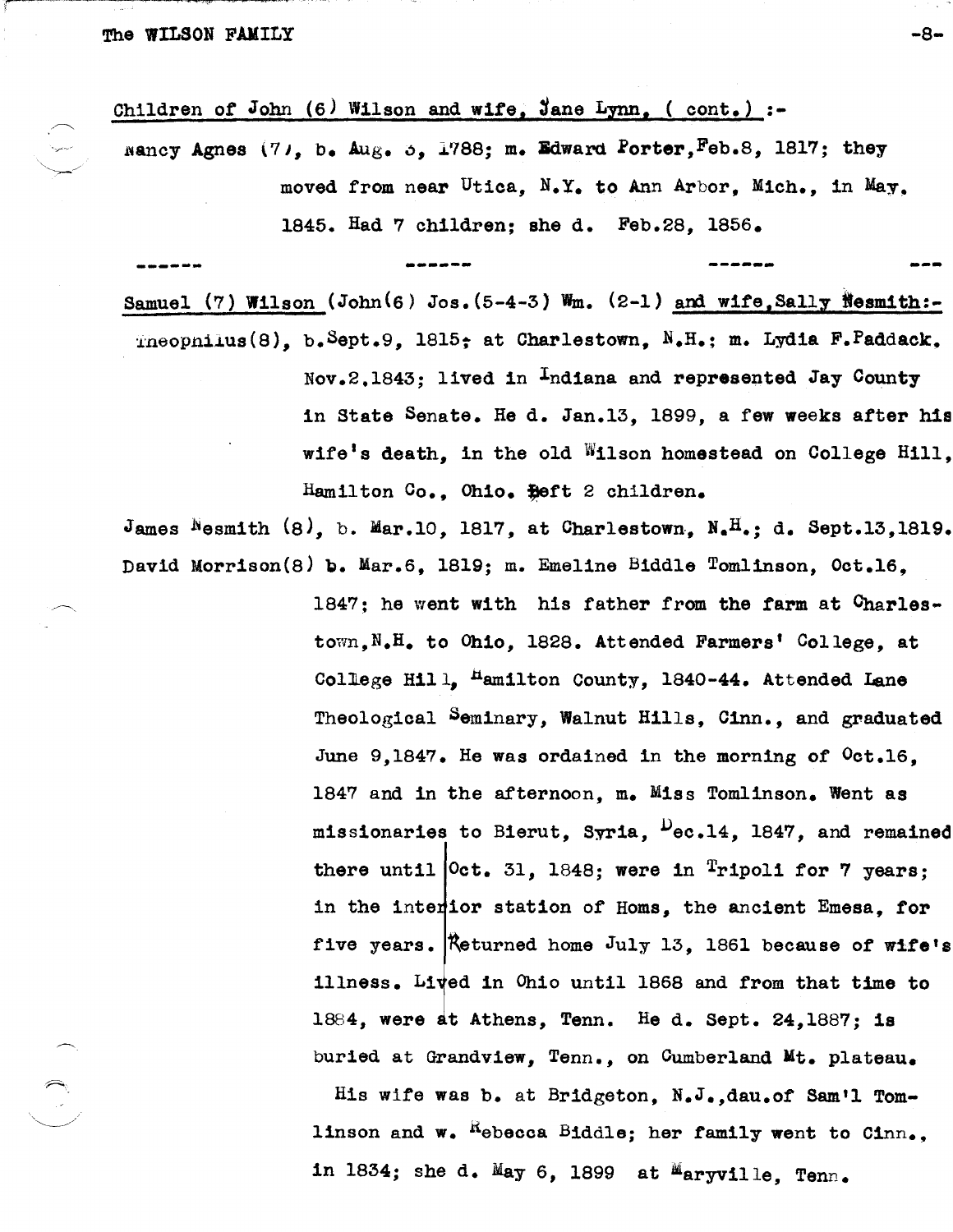The WILSON FAMILY  $-9-$ 

Children of Samuel  $(7)$  Wilson and wife, Sally Nesmith, (cont. ) :-Sally Ann  $(8)$ , b. 1820; always lived at home, " the domestic one of. the family "; d. at 48. April 30. 1868. Jesse  $f$ arsons (8), b.  $\bar{d}$ an.19, 1822; m. Minerva Ruffner,  $F$ eb.23,1848; she d. childless.  $Dec.1856$ . He was  $G$ apt. in 4th Ohio Vol.  $G_{\alpha}$ avalry. "as shot and instantly killed by bushwackers. while stationing pickets on the night of  $e$ eb.28. 1862. a few miles south of  $N$  ashville. Buried with military honors at Spring Grove Cemetery. College Hill, Ohio. Mary Jane (8), b. Feb.10, 1823; m.  $^{R}$ ev.  $^{G}$ eorge Washington Pyle, a Presbyterian minister of  $I11.$ , Nov.2, 1842; he d.  $\frac{J_{\text{an}}22.1846}{\cdot}$ left:- Theodore (9), b. Oct.21, 1844;m. Carrie Andress, June 5, 1888, at Qinn., Ohio. Had:- Theodore Herbert (10)  $M<sub>ary</sub>$  Amelia (10)  $U$ eorge Washington, Jr. $(Q)$  ) b.Aug.16,1846; posthumous; grad. West Point, 1868; d. at Fort Un. ion, New Mexico, Dec. 30, 1868; 2nd Lieut Third U.S. Cavalry. She taught in tht! college at College Hill, Ohio.

Harriet Nesmith  $(8)$ , b. Jan.13, 1825; d. unm., Aug.3, 1920; was a teacher and leader in Home Mission work; d. on old Wilson homestead where she had lived for 75 years.

Joseph  $G$ ardner  $(8)$ . b. Dec.13. 1826; educated at  $F$ armers' College and marietta College, where he graduated in 1846; studied Law; went to  $0$ regon, 1852; was State Prosecuting Atty; Clerk of Supreme Ct.: Judge of Supreme Ct.: U.S. Congress-1872; d. at  $M$ arietta, $J$ uly 2, 1873. He m. Elizabeth Miller, who d.  $F_{e}b.26$ , 1913.  $H_{ed}$  8 children, and most of the survivors live on the Pacific Coast.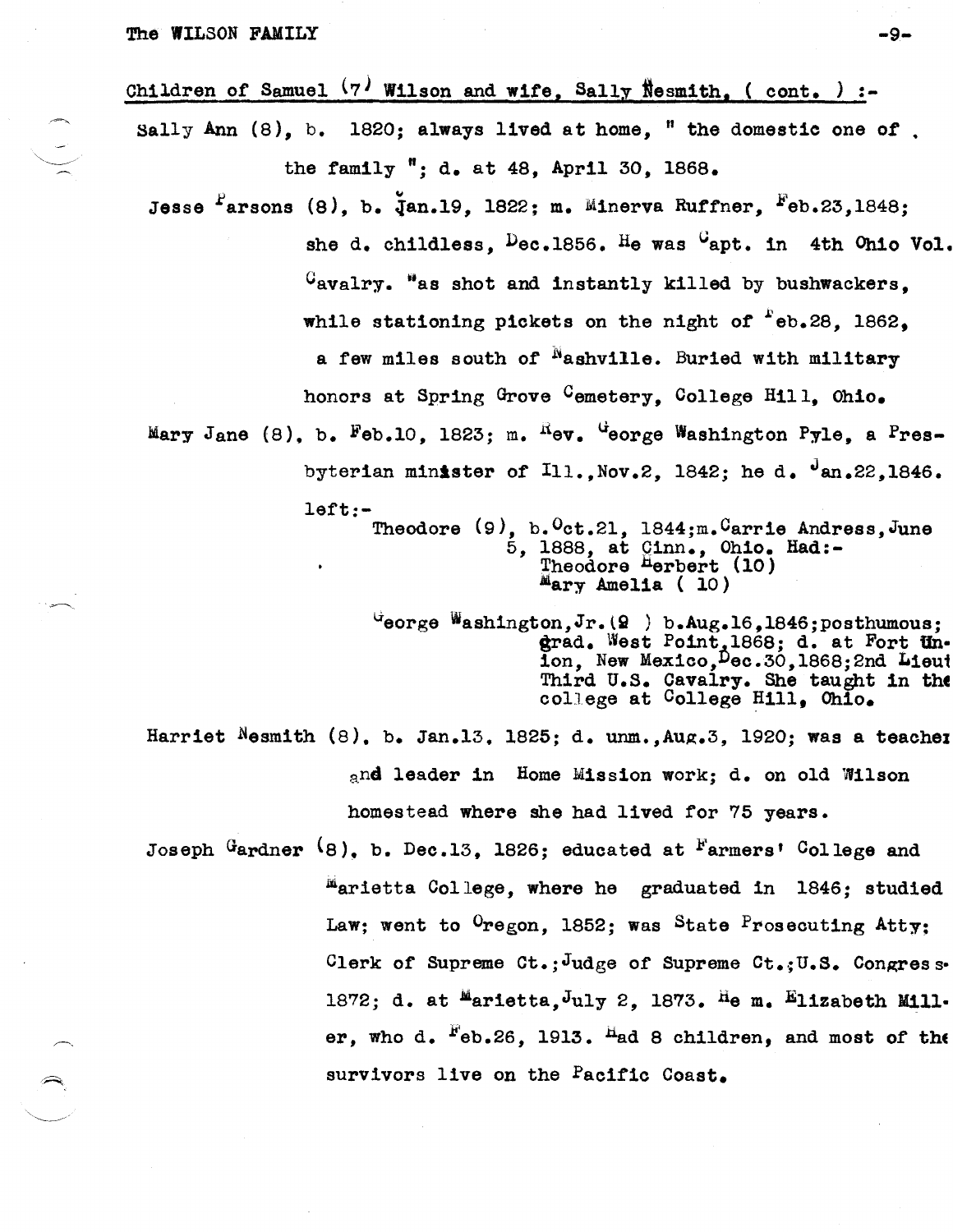Rev.  $D$ avid Morrison (8) Wilson( $D$ am(7)Jn. (6)Jos. (5-4-3) and w.Emiline:-Mary Tomiinson(9), b. at Bierut, Syria, Apr. 30, 1852; came to U.S., 1861; grad. Maryville College, 1875; m. Maj.Will A. McTeer,

a lawyer of  $M$ aryville; she d. Jan.4.1898

son, (unnamed), b. and d. Oct.21, 1856 at Mt. Tebahon, Syria. Samuel Tyndale  $(9)$ , b. Feb.17,1858 at Homs, Syria; grad. Maryville Coll., 1878; "ane Theol. Sem., 1882; Prof. at "aryville Coll..

> 1884-1915; President, 1901 --; m.June 8, 1887, Hattie melissa Silsby of Grassy Cove, Tenn.; she was dau.of  $R$ ev. John Silsby and w. Sarah Cooke; b. Nov.17.1862.

Emma Maria (9), b. at  $\text{Tripoli}$ , Syria,  $\text{Feb.5,1861}$ ; d. on homeward voyage to America, June 28, 1861.

Samuel Tyndale (9) Wilson (Rev. Pavid (8) Sam(7) and wife, Hattie M. Silsby:-Ruth Browning(10), b.April 18, 1889; grad. Maryville Coll: m.Rev. Howard Bailey Phillips, June 11, 1912.

- Olive More (10), b. Nov.25, 1890; Maryville Coll., 1913; m. Clyde T. Mürray. May 10, 1920.
- Howard Hannington(10), b.Sept.4, 1892; Maryville Coll., 1915; Lieut. in 127th Regt. Inf., in World War; m. at Albany, Ala., on Apr.28,1920, Lorine Margaret Scheer; res. Maryville.
- Lois Coligny(10), b. Sept.11, 1894; grad.  $M$ aryville, 1916; missionary to Syria, Nov.28, 1819 --.

Bertha Mary  $(10)$ , b. Dec. 12, 1896; Maryville Coll., 1918; teacher. Lamar Silsby (10), b.Sept.4, 1900; F.A. Off. Training Sch., at Camp Taylor 1918; #atryville Coll., 1921;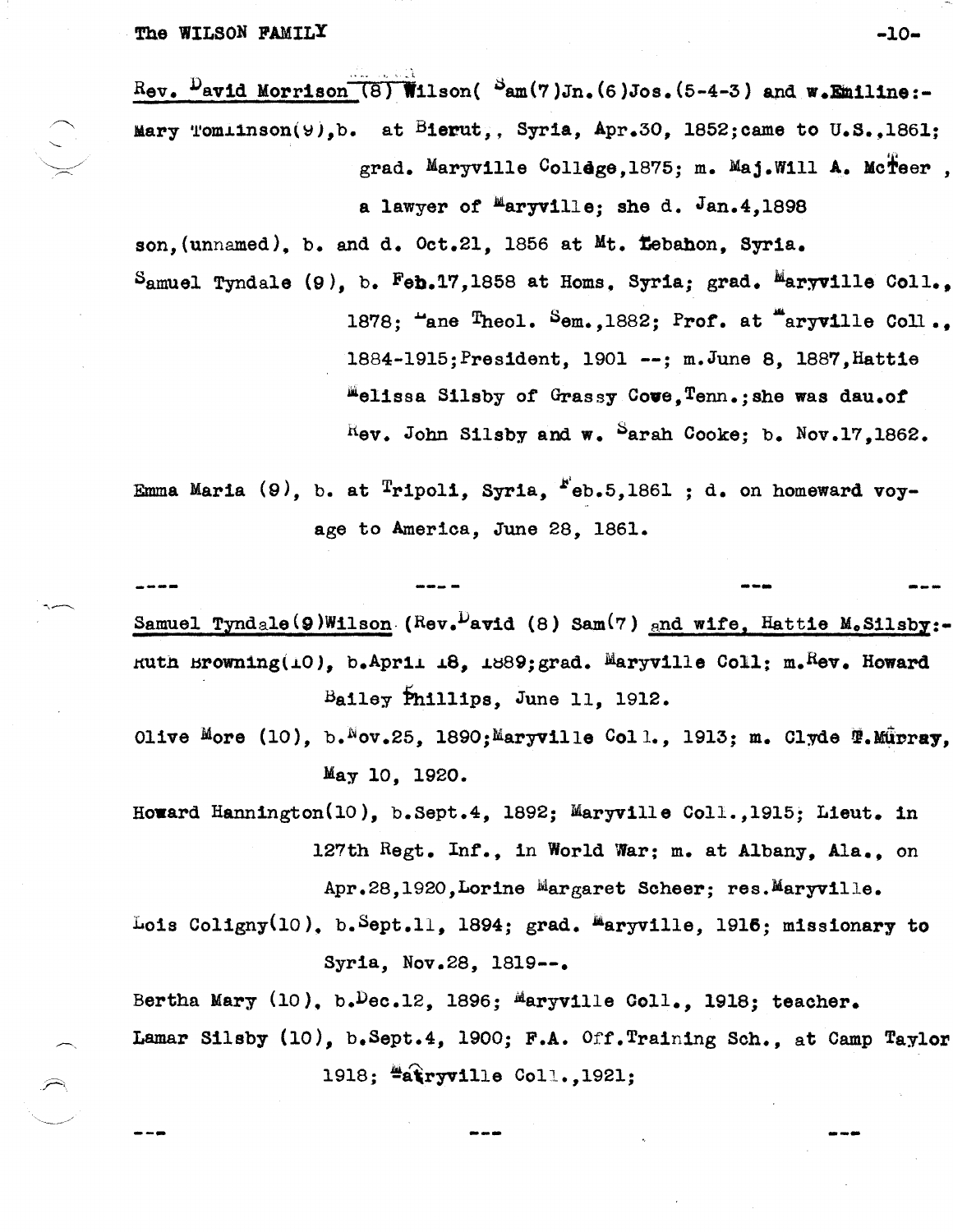### ANDOVER LINE RETURNS.

James  $\left(5\right)$  Wilson(Jos.  $(4-3)$ Wm.  $(2-1)$  and wife, Martha Gage, had :-Jesse  $(6)$ , b.  $\upsilon$ an.20, 1739 in Methuen; m. 1st., Ruth Merrill; m. 2nd., Mary Hull: m. 3rd., Hannah Atwood; he d. at pelham, N.H.,July 27. 1810; he served in Revolutionary War; had 15 children, including: Nathaniel (7), b. in elham, May 14, 1777; he was son of lst w., Ruth Merrill; he m. Sarah Elizabeth Pearson, 1803: he d. at  $\mu$ averhill, N.H., Sept.18,1807; had:- $Isaac(8)$ Am **Maria** (8); m. Robert Bond. Nathaniel  $(\overline{8})$ , b. in Haverhill, N.H., Sept.18, 1807; m.Adaline Boardman, July 16, 1834; he m. 2nd., Abigail Anna Colburn,Apr. 17,1839; she was b. Nov.23,1818,dau. of Jeremiah Colburn and w. Susan Graves, of Orono,  $Me$ . She.,d. at  $0$ rono,  $^{\text{M}}$ ar.27,1896; he d. Jan.23, lS92. Nath'l(8) Wilson( $N_{\text{ath}}$ 'l(7)Jesse(6)<sup>J</sup>as,(5)Jos.(4-3) and Abbie A.Colburn:-Edward  $^{\text{H}}$ aven Boardman(9) b.July 22. 1840; <sup>S</sup>econd Lieut. in Civil War; m. Francena Pingree, Nov.13,1866; he d.  $"eb.1,1873.$ Nathaniel Jr., $(9)$ , b. Aug.23,1842; m. Illde C.  $E$ stes,Nov.13,1866; he d. July 10, 1921. Joseph Colburn<sup>(9)</sup>, b.  $Mar.22$ , 1845; m. Mary H. Colton-son : May 25,1876. had:- he d.  $\text{Aug}_44$ ,  $1890$ .  $<sup>H</sup>arrlet Colton(10)$ , b.  $<sup>M</sup>ar.10,1877$ ; m. L.J. Shepard.</sup></sup> Abbie Joseph1ne(lO), b. June 1, 1881. Charles Colburn  $(9)$ , b.July 14, 1847; m. Alice E. Phillips, Sept.6,1870;<br>Charles Harold (10), b. May 14, 1872. Sarah Elizabeth (9), b. Nov.l4, lS49; d. Aug.24,1851. Frederick Arthur(9), b. April 23, 1852; m. Florence Nightingale Nason, Sept. 10, 1889; he was pastor at Andover;res.Essex St., (1935); had:- Mira Bigelow(10), b.  $\frac{1}{2}$ an.13,1893. Frederick Colburn, (10), b. Oct.21, 1894.

-11-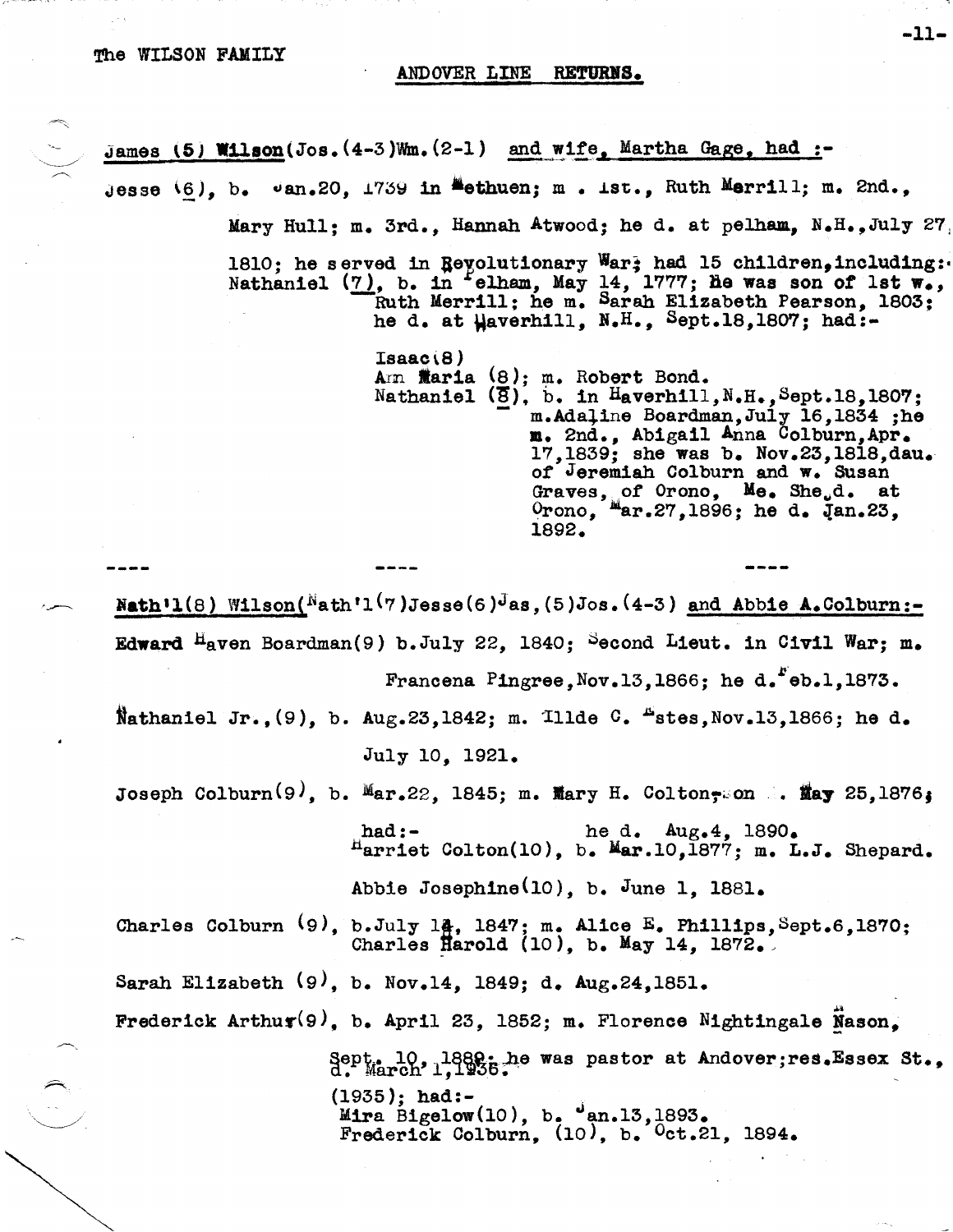The WILSON FAMILY

Children of  $Math1 (8)$  Wilson and wife, Abbie A. Colburn, (cont.) AbbIe Anna \~J, b.April 12, 1854; d. Aug. 20, 1854. Clara Augusta  $(9)$ , b. "arch 6, 1856; m. David Blin Fuller, Mar.8,1882;  $had:$  -Abbie Louise  $(10)$ , b.  $\overline{y}$ uly 15,1894; m. E.J. Burnham. Illde Wilson  $(10)$ , b.  $D_{ec,2,1896; m.}$  Frank Skopstadt. Allen Augustus (9), b.<sup>M</sup>ar.10, 1859; d. Aug.19,1859. John Barrows  $(9)$ , b.  $P_{\text{e.c.15}}$ , 1860; d. Mar. 9, 1887. Emma  $\mu$ ouisa Barrows (9), b. ; m. Whitman Howard Jordan, Mar.3,1880 GenealogIcal table of the COLBURN family. Edward  $(\underline{1})$  Coiburn, b. in England,  $1618$ ; m. Hannan  $--$ ; came to America. 1635: d. in Dracut, Mass., 1712; had:- Ezra (2) Colburn, b. in Ipswich, Mar.16,1658; m. Hannah Varnum, Nov.22. 1681; he d. at Dracut, June, 1739; had:- Ezra (3) Colburn, b. at Dracut,1682; m. Lucy "elson, Nov.22,1706; d. about  $1716$ ; had:- $^{\circ}$ eremiah $(4)$  Colburn, b. at Dracut, 1710; m.  $^{\circ}$ arah Jewell; had:deremiah (5) Colburn, b. at Dracut, 1736 ; m. Fannie Hodgkins, settled in  $0$ rono,  $^{M}\theta$ ., 1773; served in  $\mathbb{R}$ evolutionary War; d. in  $^{\circ}$ rono, 1808; had:-William  $(6)$  Colburn, b. in Dunstable, Mass.,  $Cct.20,1760$ ; m. 1st.,Abigall Whitmore, mother of the children; m. 2nd, Mary HInckley; served in Bevolutionary

War; d. at  $Vrono$ , Me., Apr.6,1847.

 $\sigma$ -Jeremiah (7) Colburn, b. at grono, Sept.5,1792;m. Susan Graves, Apr.17,1817; he d. at  $\overline{0}$ rono, Jan.27,1878:-Abigail Anna(8) Colburn, b. at Orono, Me., Nov.23, 1818; m. Nath'l W11son(8),Apr.17,1836; she d. at  $0$ rono, Me., Mar. 27, 1896.

**------------------------**

-12-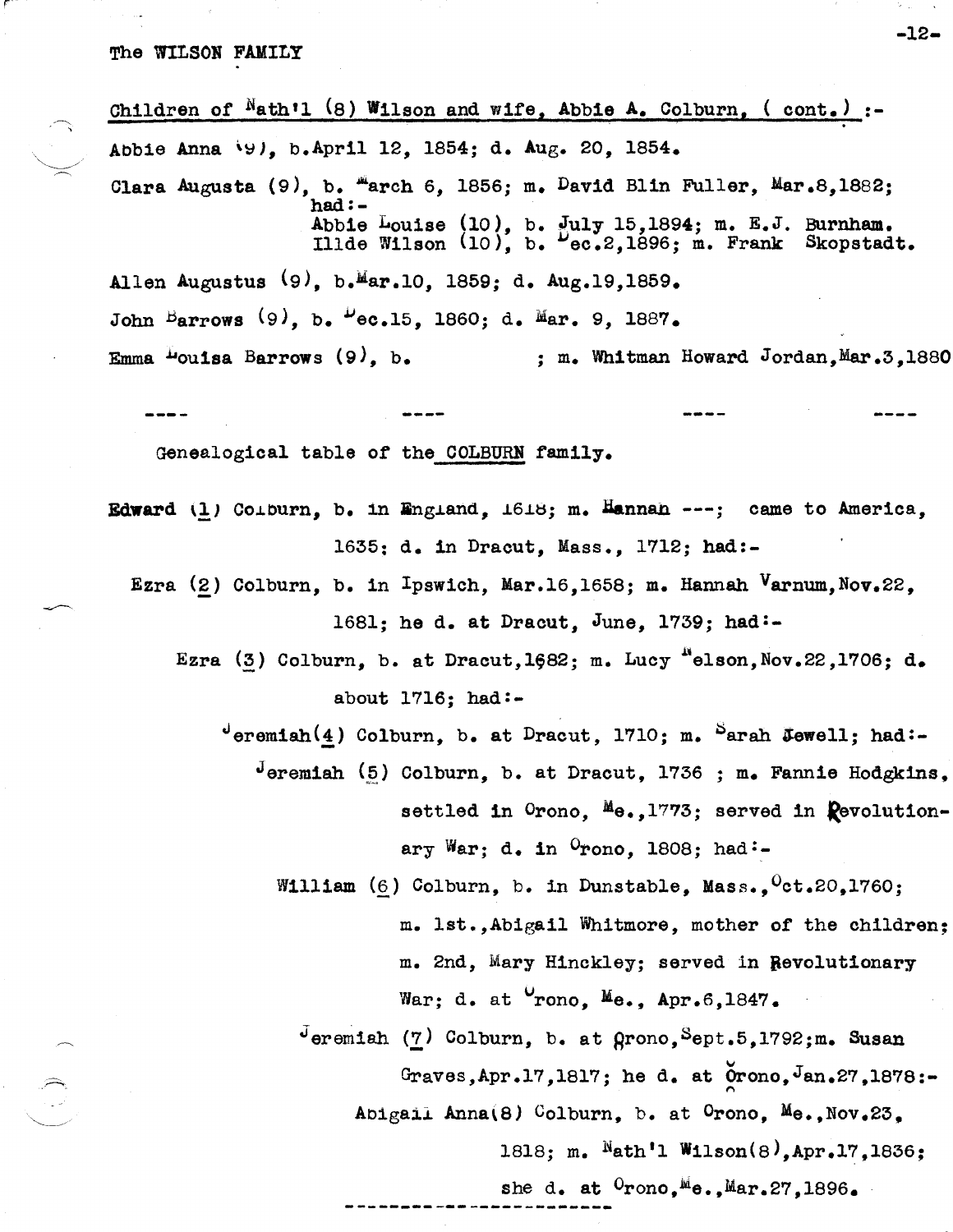Wilson Family

From Andover Townsman. March 6. 1956.-

# Rev. Dr. Frederick A. Wilson rasses Away Suddenly Sunday Afternoon.

.... Frederic Artmur Wilson, D.D., pastor emeritus of Free Church, Andover's most esteemed resident, passed away suddenly last Sunday, March 1, 1936. Dr. Wilson was on his way to church when he became ill, and he was returned to his home, where in surroundings so dear to nim. he breathed his last.

Funeral services were on  $T$ uesday, march 8, at the church which was built during Dr. ilson's pastorate. ... In the pulpit from which Dr. Wilson had so often spoken was Rev. Alfred C. Church .... who expressed in his prayer, the feeling which he had for Dr. "ilson. Three hymns were sung:- "  $^{\circ}$  erusalem, the  $^{\circ}$ olden", " How Firm a Foundation" and " For All the Saints." Burial was in Spring Grove vemetery.

Born at Yrono, me., April 23, 1852, Dr. "ilson graduated from Bowdoin  $G$ ollege, with the degree of A.B., in 1873. For two years he was principal of <sup>r</sup>ryeburg <sup>a</sup>cademy and for four years, instructor at the Hallowell Classical "cademy. <sup>h</sup>e entered <sup>B</sup>angor Theological <sup>S</sup>eminary and graduated in  $1882$ . <sup>h</sup>e was the first pastor of the <sup>0</sup>rthodox <sup>C</sup>ongregational Church in  $511$  erica, 1882-9, when he came to the old <sup>F</sup>ree Church here. In 1908 the new church was built. He was  $\texttt{Tn}$  rustee of "emorial Hall "ibrary . and a member of the <sup>m</sup>istorical bociety. The retired as pastor, 1920 and was named pastor emeritus. In 1923, on the 50th anniversary of his graduation from <sup>D</sup>owdoin, he was given an honorary degree of D.D.

W<sub>aso</sub>n)<br>His widow, Florence Mightingale, Wilson survives and a daughter,<br>Miss "ira B., principal of "orthfield eminary, and a son, Rev. Frederick C. "islon, of Ipswich Congregational Church.

13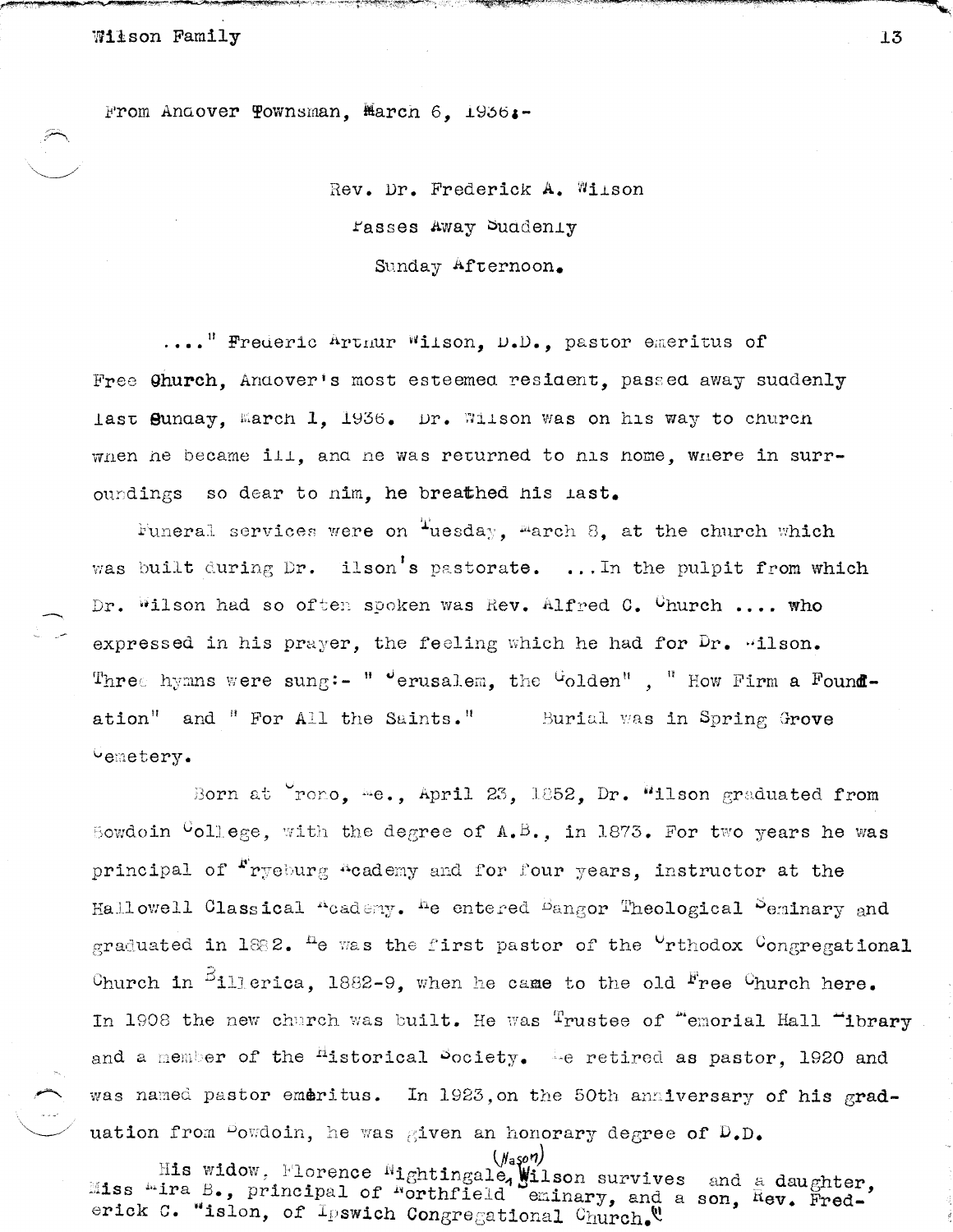